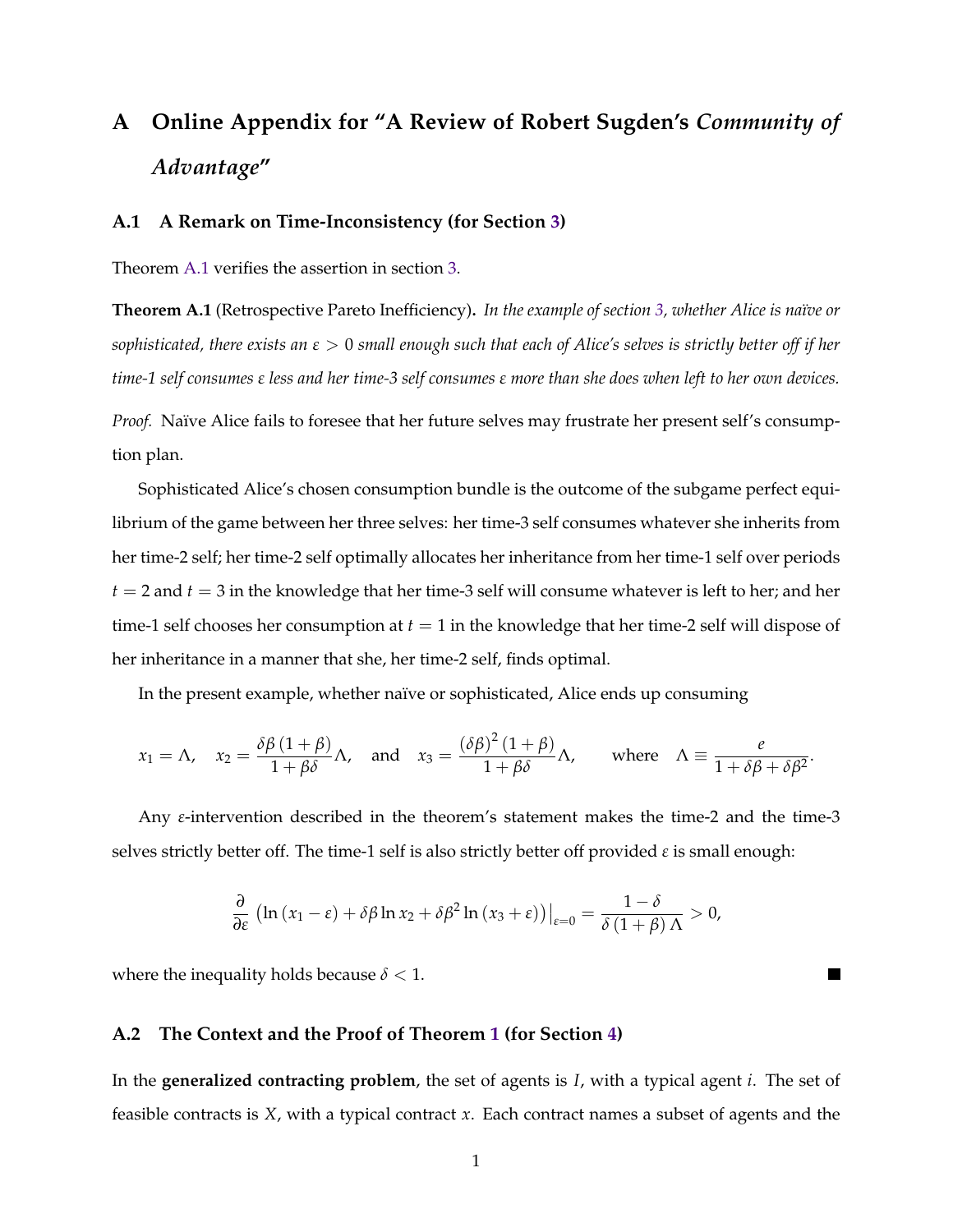terms on which these agents transact. An allocation is a subset  $A \subset X$  of contracts; not all subsets need be feasible allocations.

There are **no contracting externalities**; each agent only cares about the contracts that name him. There may or may not be externalities in the Walrasian sense: an agent may care not only about his own clause (think bundle) in a contract (think allocation) but also about others' clauses. In many social choice settings of interest, a contract cannot be naturally partitioned into individual-specific clauses.

Agent *i*'s budget set is denoted by  $B_i \subset X$  and is interpreted as the set of contracts that agent *i* believes to be available to him. A collection of budget sets  $(B_i)_{i \in I}$  is **opportunity efficient** (equivalently, satisfies the **opportunity criterion**) if it covers the entire feasible set:  $X \subset (\bigcup_{i \in I} B_i)$ . A **budget equilibrium** is a feasible allocation *A* and supporting budget sets  $(B_i)_{i \in I}$  such that each agent  $i$  chooses from  $B_i$  every contract that names him in  $A.^{\mathrm{A}.1}$   $\mathrm A$  <code>budget</code> equilibrium is <code>opportu-</code> **nity efficient** if its supporting budget sets are opportunity efficient.  $A.2$ 

The described environment encompasses three common settings, each featured in theorem [1:](#page-0-2)

1. In a **pure exchange economy**, *X* is a set of contracts of the form  $x \equiv (x_i)_{i \in I}$ , where  $x_i$  is agent *i*'s nonnegative consumption bundle, and where  $\sum_{i\in I} x_i \leq \sum_{i\in I} e_i$  for some nonnegative endowment profile  $(e_i)_{i \in I}$ . Each contract is **comprehensive**: it names (implicitly) every agent in *I* and specifies (explicitly) what each agent consumes. A **Walrasian equilibrium** is a budget equilibrium  $(A, (B_i)_{i \in I})$  in which (i) *A* is a singleton; (ii) for some nonnegative price vector *p* and for all  $i \in I$ , we have  $B_i \equiv \{x \in X \mid p \cdot x_i \leq p \cdot e_i\}$ ; and (iii) each agent chooses exactly one contract from his budget set.<sup>A.3</sup> Following [Kreps](#page-0-4) [\(2012,](#page-0-4) Section 15.5), a **Lindahl equilibrium** replaces (ii) above with the requirement that, for some nonnegative price vector *p*, for some collection  $t \equiv (t_{ij})_{i,j \in I}$  of personalized transfer price vectors (with  $t_{ij} \cdot x_i$  being the transfer from *i* to *j* for the privilege to consume  $x_i$ , and for all  $i \in I$ ,

$$
B_i \equiv \left\{ x \in X \mid p \cdot x_i + \sum_{j \in I \setminus \{i\}} t_{ij} \cdot x_i \leq p \cdot e_i + \sum_{j \in I \setminus \{i\}} t_{ji} \cdot x_j \right\}.
$$

<span id="page-1-1"></span><span id="page-1-0"></span>A.1The budget equilibrium is introduced by [Segal](#page-0-5) [\(2007,](#page-0-5) p. 349), whose Footnote 10 cites prior art.

A.<sup>2</sup>The opportunity efficient budget equilibrium is introduced under the (nonstandard but quite apt) moniker "Lindahl equilibrium" in Definition 2 of [Nisan and Segal](#page-0-6) [\(2003\)](#page-0-6).

<span id="page-1-2"></span>A.3Each agent chooses an entire contract *x*, not just his own bundle *xi*. This modeling approach accommodates (without insisting on) externalities and is adopted by [Kreps](#page-0-4) [\(2012,](#page-0-4) Section 15.5), for instance.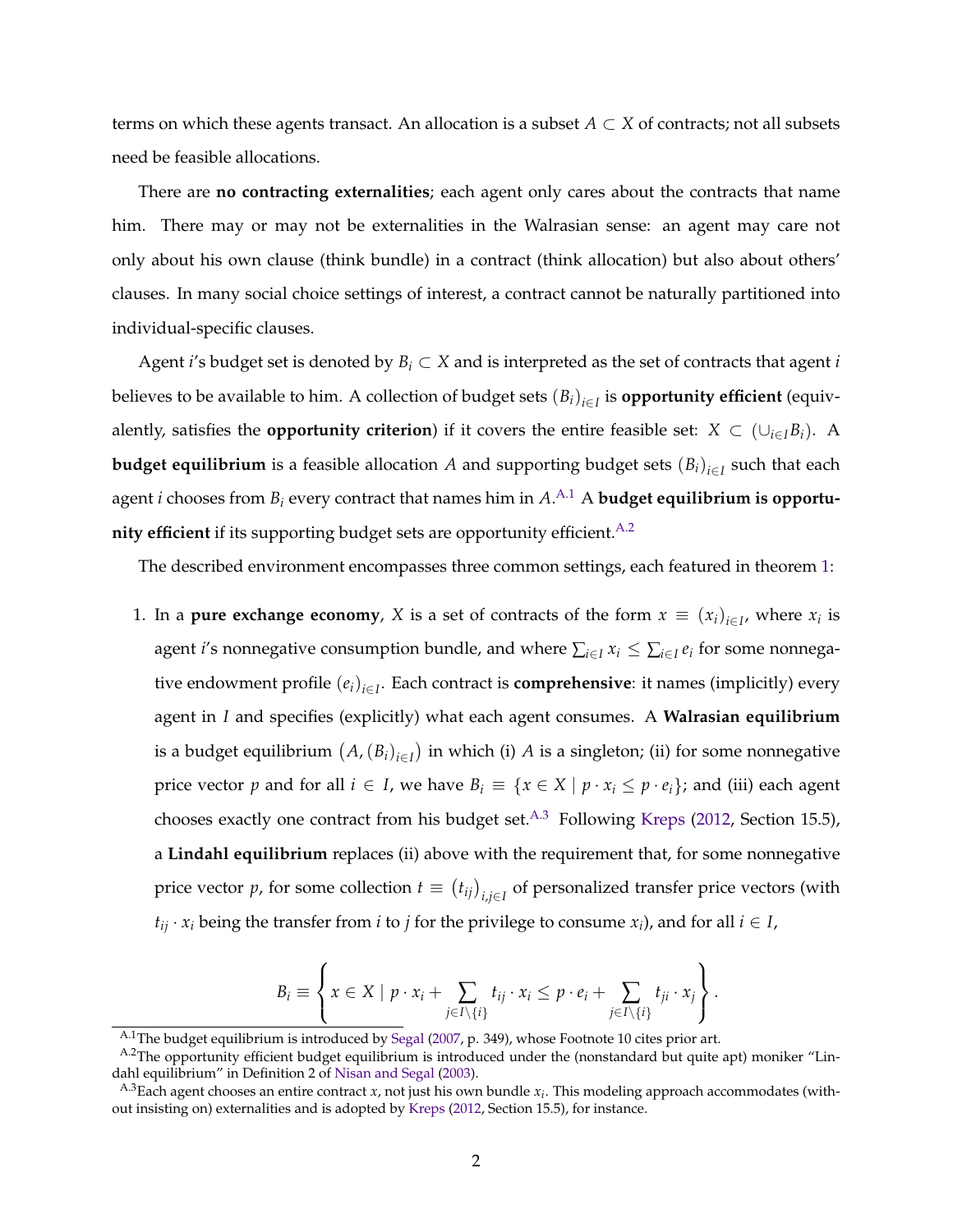- 2. In a **pure public good economy** [\(Thomson,](#page-0-7) [1999\)](#page-0-7), *X* is a set of contracts of the form  $x \equiv$  $(x_i)_{i \in I}$ , where  $x_i \equiv (z_i, y)$  describes agent *i*'s nonnegative consumption  $z_i$  of a private good and his nonnegative consumption *y* of a public good, and where  $\sum_{i\in I} x_i + y \leq \sum_{i\in I} e_i$  for some nonnegative endowment profile  $(e_i)_{i \in I}$  of the private good. Each contract is comprehensive. A **Lindahl equilibrium** is a budget equilibrium  $(A, (B_i)_{i \in I})$  in which (i) *A* is a singleton; (ii) for some personalized prices  $(p_i)_{i \in I}$  and for all  $i \in I$ , we have  $B_i \equiv$  ${x \in X \mid z_i + p_i y \le e_i}$ , where  $\sum_{i \in I} p_i = 1$  is the zero-profit condition for the (subsumed) firm that converts a unit of the private good into a unit of the public good; and (iii) each agent chooses exactly one contract from his budget set.
- 3. In a **many-to-one two-sided matching problem with contracts**, *I* contains workers and firms. The contract set *X* is a finite set of bilateral contracts, each of which names a worker and a firm, plus the null contract. Each nonnull contract specifies the terms (e.g., wages and hours) on which the worker–firm pair match. If no contract in *X* has terms, the matching problem is **without contracts**. A **stable match** is a budget equilibrium  $(A, (B_i)_{i \in I})$  in which (i) *A* need not be a singleton; (ii)  $(B_i)_{i \in I}$  are as deployed by [Hatfield and Milgrom](#page-0-8) [\(2005,](#page-0-8) Theorem 1) or [Segal](#page-0-5) [\(2007,](#page-0-5) Proposition 5); and (iii) each worker chooses exactly one contract from his budget set, and each firm chooses one contract or multiple.

*Proof of theorem* [1.](#page-0-2) If  $x \in X$  and  $x \notin (\bigcup_{i \in I} B_i)$ , then, for all  $i \in I$ , we have  $p \cdot x_i > p \cdot e_i$  for part [1,](#page-0-9) we have  $p \cdot x_i + \sum_{j \neq i} t_{ij} \cdot x_i > p \cdot e_i + \sum_{j \neq i} t_{ji} \cdot x_j$  for exchange economies with externalities in part [2,](#page-0-10) and we have  $z_i + p_i y > e_i$  for exchange economies with a public good in part [2.](#page-0-10) Adding up the corresponding inequalities gives  $p \cdot \sum_{i \in I} (x_i - e_i) > 0$  for part [1](#page-0-9) and for exchange economies with externalities in part [2,](#page-0-10) and gives  $\sum_{i\in I} x_i + y > \sum_{i\in I} e_i$  for exchange economies with a public good in part [2.](#page-0-10) Either inequality contradicts  $x \in X$ . Conclude that  $x \in X$  implies  $x \in (\bigcup_{i \in I} B_i)$ .

Part [3](#page-0-11) follows from the definition of the matching equilibrium, whose supporting budget sets "partition" and, therefore, cover the feasible set. That the specified budget sets indeed cover the feasible set follows from the discussion preceding theorem 1 of [Hatfield and Milgrom](#page-0-8) [\(2005,](#page-0-8) p. 917)[.A.4](#page-2-0)

<span id="page-2-0"></span>A.[4Segal'](#page-0-5)s [\(2007\)](#page-0-5) Proposition 5 covers the special case of many-to-one matching without contracts. [Segal](#page-0-5) is explicit about the coverage property of the supporting budget sets when calling his budget equilibria partitional.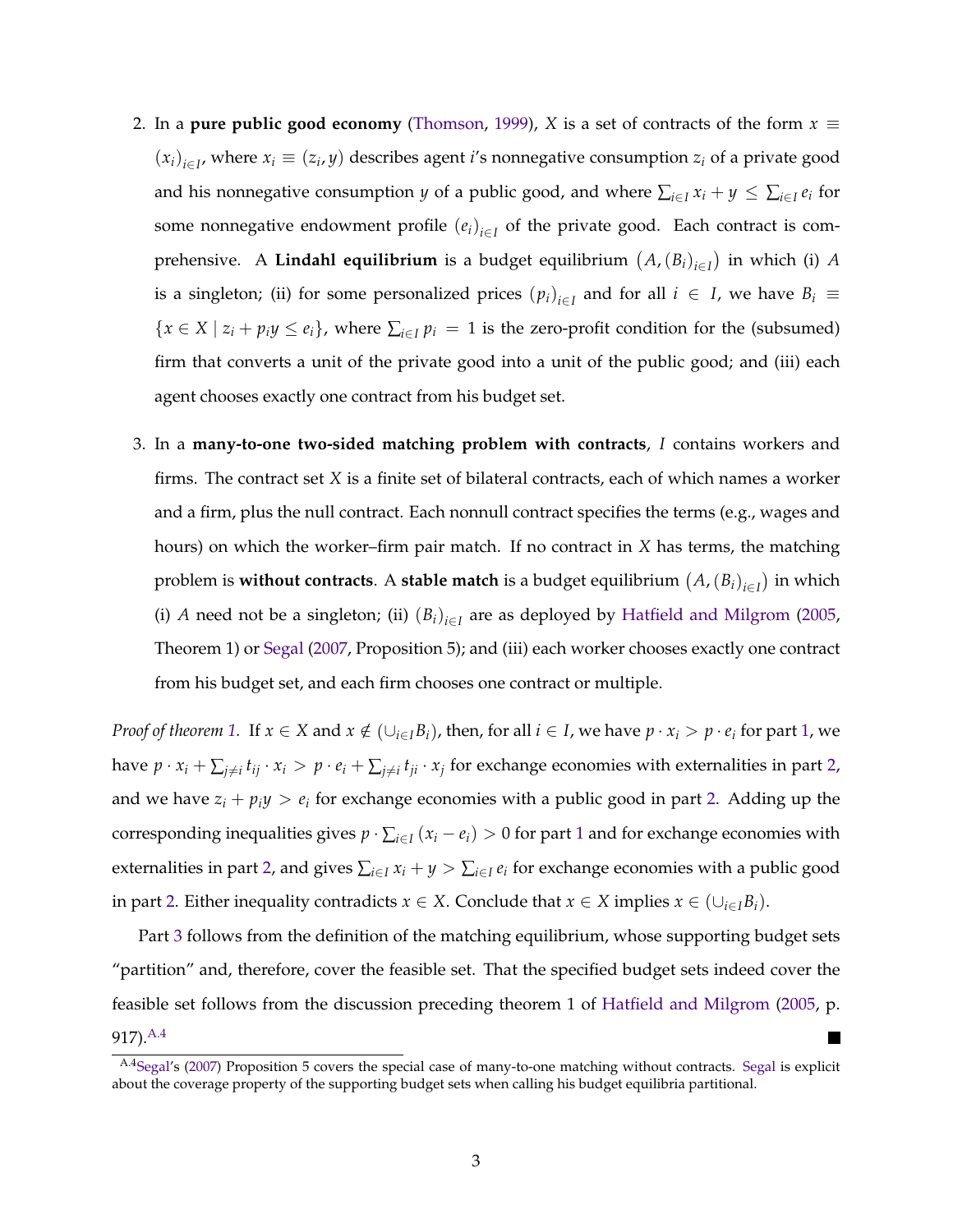#### **A.3 The Context and the Proofs of Theorems [2](#page-0-12) and [3](#page-0-13) (for Section [4\)](#page-0-3)**

A **social choice problem** is a special case of the generalized contracting problem. The contract set *X* is an arbitrary set of comprehensive contracts. Each agent *i*'s preferences over *X* are described by the **lower contour set** function  $L_i$ , where, for any comprehensive contract  $x \in X$ , the set  $L_i(x)$ comprises all contracts in *X* that agent *i* does not strictly prefer to *x*. A budget equilibrium is an singleton allocation  $A = \{x\}$  and some budget sets  $(B_i)_{i \in I}$ , with each agent choosing exactly one contract from his budget set: for all  $i \in I$ , we have  $B_i \subset L_i(x)$ , meaning that no contract in agent *i*'s budget set can make him strictly better off than *x*.

An allocation  $x \in X$  is **weakly Pareto efficient** if  $X \subset (\bigcup_{i \in I} L_i(x))$ , meaning that no contract in *X* can make every agent strictly better off.

*Proof of theorem [2.](#page-0-12)* The proof follows [Nisan and Segal](#page-0-6) [\(2003,](#page-0-6) Proposition 1, p. 12).

For part [1,](#page-0-14) let  $(x,(B_i)_{i\in I})$  be an opportunity efficient budget equilibrium. Combining opportunity efficiency,  $X \subset (\cup_{i \in I} B_i)$ , with the budget equilibrium,  $B_i \subset L_i(x)$  for all  $i \in I$ , implies weak Pareto efficiency of *x*:  $X \subset (\bigcup_{i \in I} L_i(x))$ .

For part [2,](#page-0-15) let  $x \in X$  be a weakly Pareto efficient allocation:  $X \subset (\cup_{i \in I} L_i(x))$ . For each agent  $i \in I$ , define the supporting budget set  $B_i \equiv L_i(x)$ . By construction,  $(x, (B_i)_{i \in I})$  is a budget equilibrium. Weak Pareto efficiency,  $X \subset (\cup_{i \in I} L_i(x))$ , and the construction of the budget sets imply opportunity efficiency:  $X \subset (\cup_{i \in I} B_i)$ .  $\blacksquare$ 

Given coalition-feasible sets  $(X_S)_{S \subset I}$ , an allocation  $x \in X$  is in the **weak core** if  $X_S \subset (\cup_{i \in S} L_i(x))$ for all  $S \subset I$ , meaning that no contract in *X* can make every agent in *S* strictly better off.

*Proof of theorem [3.](#page-0-13)* Fix coalition-feasible sets  $(X_S)_{S \subset I}$ .

For part [1,](#page-0-16) let  $(x,(B_i)_{i\in I})$  be a strong opportunity efficient budget equilibrium. Combining strong opportunity efficiency,  $(\forall S \subset I) X_S \subset (\cup_{i \in S} B_i)$ , with the budget equilibrium,  $B_i \subset L_i(x)$ for all  $i \in I$ , implies that *x* is in the weak core:  $(\forall S \subset I) X_S \subset (\cup_{i \in S} L_i(x))$ .

For part [2,](#page-0-17) let an allocation  $x \in X$  be in the weak core:  $(\forall S \subset I) X_S \subset (\cup_{i \in S} L_i(x))$ . For each agent  $i \in I$ , define the supporting budget set  $B_i \equiv L_i(x)$ . By construction,  $(x, (B_i)_{i \in I})$  is a budget equilibrium. The weak core property,  $(\forall S \subset I) X_S \subset (\cup_{i \in S} L_i(x))$ , and the construction of the budget sets imply strong opportunity efficiency:  $(\forall S \subset I) X_S \subset (\cup_{i \in S} B_i)$ .  $\blacksquare$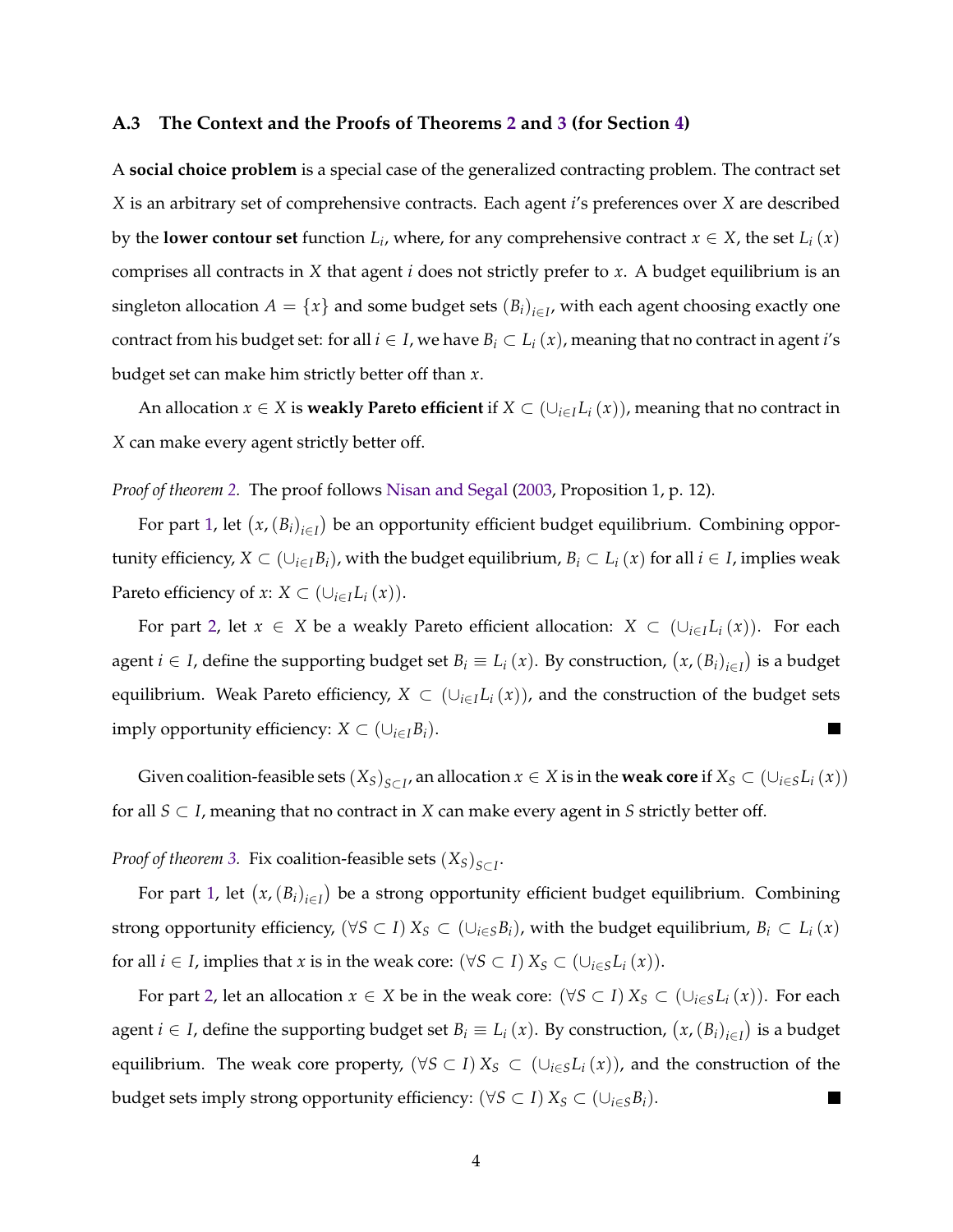<span id="page-4-0"></span>

Figure A.1: **Agents' equilibrium budget sets cannot cover the Edgeworth box.** The (informed) seller's lower contour set relative to the endowment point *e* is the dashed area demarcated by his indifference curve *Iseller*. The (uninformed) buyer's lower contour set relative to the endowment point *e* is the dotted area demarcated by his indifference curve *Ibuyer*, which curves towards the origin due to adverse selection. These lower contour sets are the maximal budget sets the agents can have and still choose the endowment point *e*.

## **A.4 Opportunity Criterion with Asymmetric Information (for Section [4\)](#page-0-3)**

Section [4](#page-0-3) proposes to think about opportunity efficiency under asymmetric information in terms of state-contingent, objective allocations. Here is another way, which focuses on perceived, subjective allocations.

Consider an Edgeworth box economy in Figure [A.1.](#page-4-0) The two goods are a financial asset of uncertain quality and money of certain quality. The seller is endowed with the financial asset and no money. The buyer is endowed with money and no financial asset. The quality of the asset is known to the seller but not the buyer, and is fixed as far as the figure is concerned.

In the figure, the lower horizontal axis measures the quality-adjusted amount of the asset that the seller consumes. The upper horizontal axis measures the expected quality-adjusted amount of the asset that the buyer believes he consumes. The vertical axes measure the money consumed.

Assume that, for the fixed quality of the asset, no trade occurs: each agent consumes his endowment. To construct the maximal budget sets that support this no-trade equilibrium, set each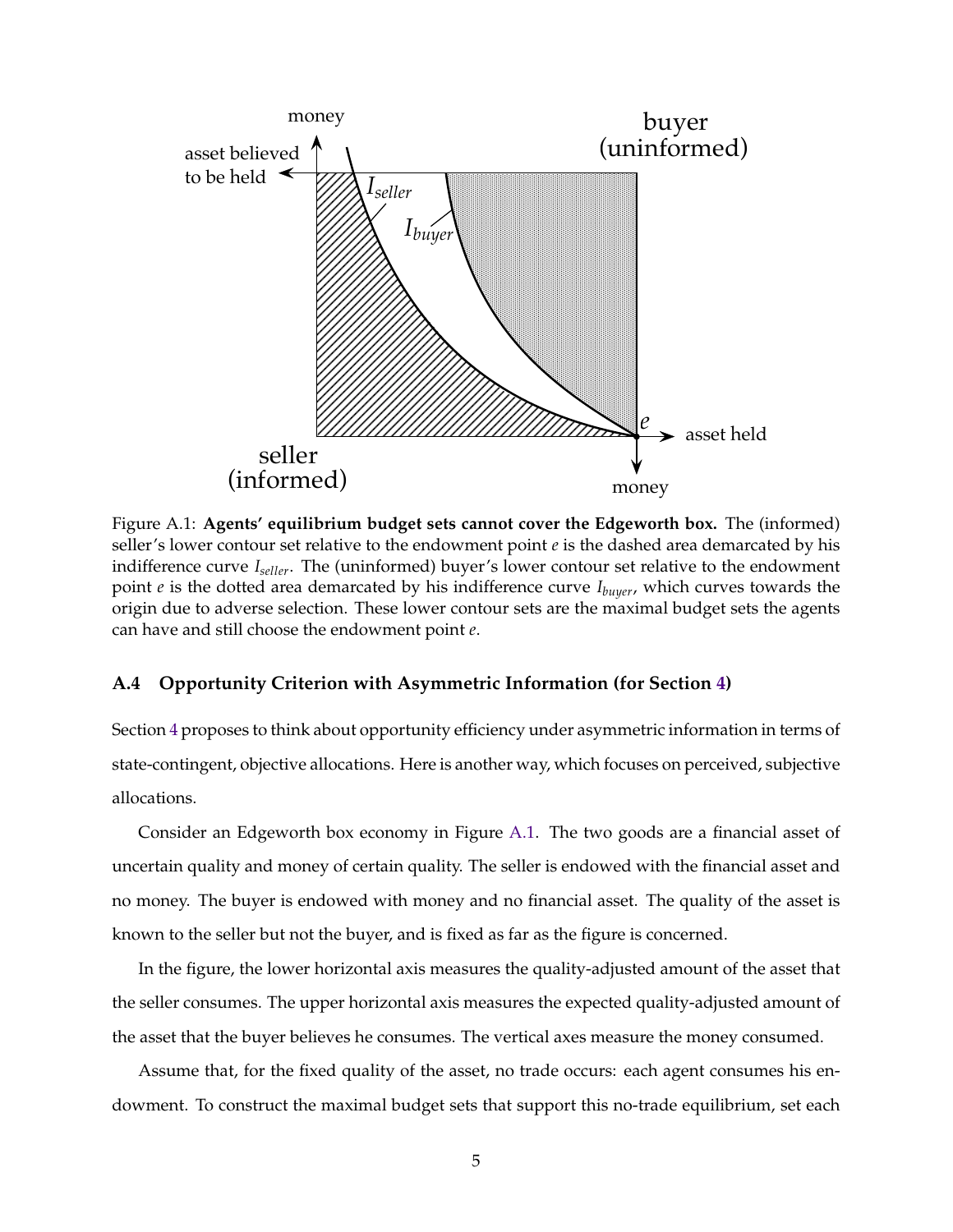agent's budget set to be the lower contour set with respect to the endowment point. Because, in the figure, these budget sets do not cover the entire Edgeworth box, we say that the opportunity criterion in the economy with asymmetric information fails. The "problem" is with the buyer. He believes that if the seller is willing to sell more, then the reason must be that the seller knows that the asset is worth less. Adverse selection renders the buyer's indifference curve concave, rather than convex (which is the classical case, which reflects the love of variety or risk aversion).

## **A.5 Competing Definitions of the Opportunity Criterion (for Section [4\)](#page-0-3)**

CA defines opportunity efficiency for Walrasian economies and does so in conjunction with equilibrium. CA's definition is [Sugden'](#page-0-18)s [\(2004\)](#page-0-18) except it is cast in terms of trades, rather than allocations. [Sugden'](#page-0-18)s [\(2004\)](#page-0-18) definition is easier to understand. The definition in section [4](#page-0-3) maintains the spirit of [Sugden](#page-0-18) [\(2004\)](#page-0-18) but, in addition to Walrasian economies, applies to economies with externalities and public goods, as well as matching problems, and is easy to visualize and analyze. When [Sugden'](#page-0-18)s [\(2004\)](#page-0-18) definition is decoupled from equilibrium, the two definitions are equivalent when no agent is indifferent between any two allocations, which is "generically" true in social choice problems with finitely many feasible allocations.

For [Sugden](#page-0-18) [\(2004\)](#page-0-18), an opportunity efficient equilibrium in a pure exchange economy is an allocation and a price vector such that (a) agents' choices from the budget sets demarcated by the price vector add up to a feasible allocation, and (b) any alternative feasible allocation is in the budget set of some agent (c) whose bundle in this alternative allocation differs from his bundle in the equilibrium allocation.  $A.5$  Part (a) is market clearing. This part conflates equilibrium with opportunity efficiency. Part (b) says that every allocation is in someone's budget set. This part is the essence of opportunity efficiency. Part (c) condemns as wasted for the purpose of freedom accounting any disequilibrium allocation that, even though in some agent's budget set, prescribes to that agent his equilibrium bundle and, thus, offers no distinct opportunity to him. This part has limited appeal. While proposing a notion of duplicate opportunity, part (c) refuses to apply this notion to disequilibrium bundles; an agent's budget set may contain multiple allocations with duplicate bundles as long as these bundles differ from his equilibrium bundle. The appeal of

<span id="page-5-0"></span>A.[5Sugden](#page-0-18) [\(2004,](#page-0-18) p. 1020): "[E]very feasible allocation other than the one that has in fact come about assigns to some consumer a bundle that that consumer had, but did not take, the opportunity to achieve."